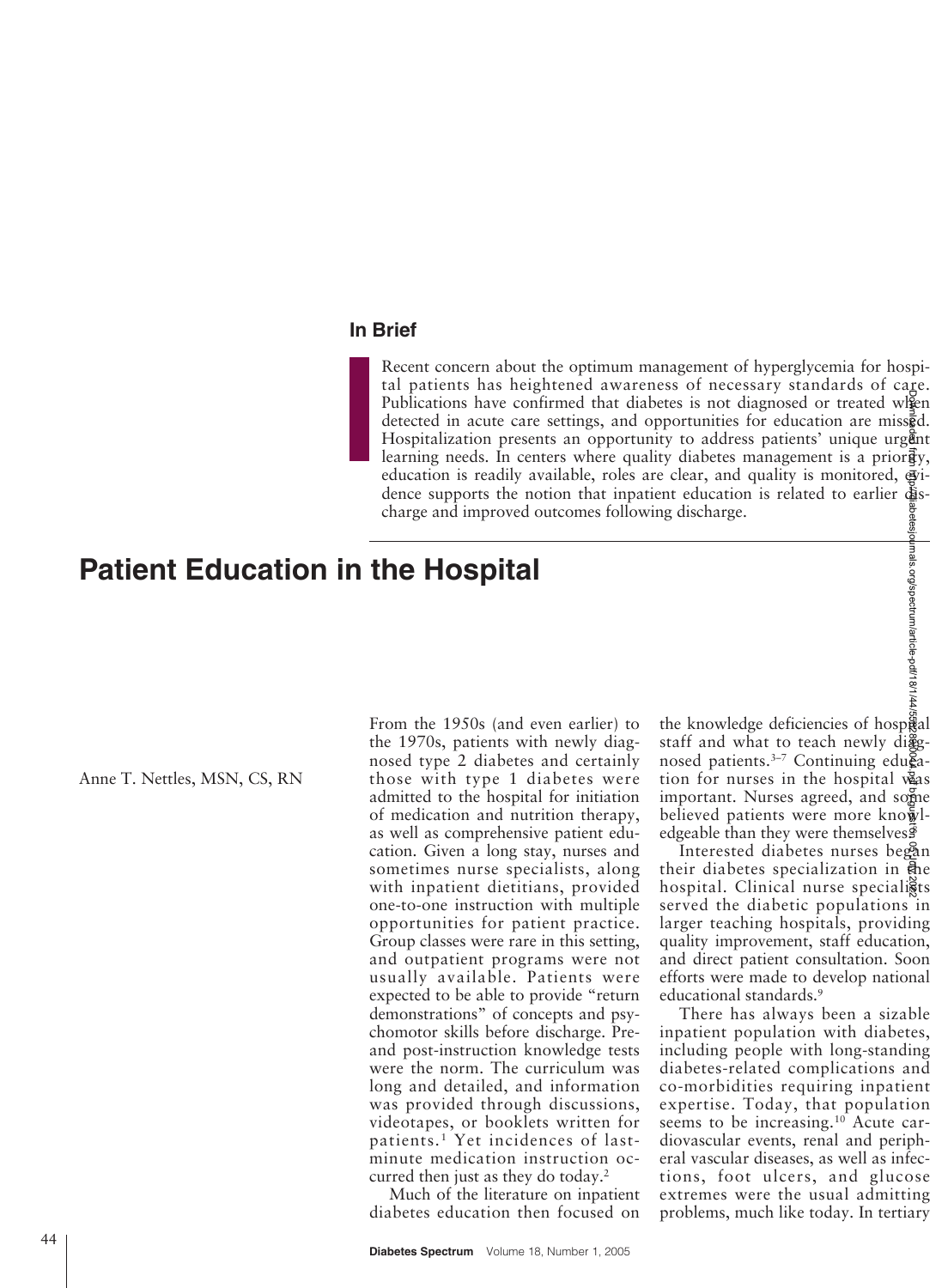Downloaded from http://diabetesjournals.org/spectrum/article-pdf/18/1/44/558289/0044.pdf by guest on 05 July 2022

558289/0044.pdf by guest on 05 July 2022

care hospitals, transplantation and vascular surgeries were offered to people with diabetes, and complex patient care required ever-expanding skills by inpatient caregivers.<sup>11–14</sup>

## **"Survival Skill" Education**

Many clinicians have used the term "survival skills" when referring to inpatient education. Etzweiler<sup>3</sup> described what he called "phases of patient education" as early as the 1960s, using the terms "acute or survival education," "in depth education," and "continuing education." His assumption was that multiple opportunities would exist for educational intervention following diagnosis. In the hospital, "survival skills" implied that nurses should teach the topics essential in the short term for safe patient discharge. If individuals had no or little previous education, it generally meant that they needed to have:

- A general understanding of the key components of the disease and its treatment
- The ability to take medications and injections accurately
- A basic ability to eat consistently with needs
- The ability to self-test and understand the results at a basic level
- The ability to recognize and treat hypoglycemia when applicable
- Sometimes the ability to perform foot self-exams and other screenings for complications
- Key follow-up contact information and appointments for follow-up education or acute illness.

One educator<sup>15</sup> proposed the term "pre-survival skills" to emphasize that hospitalized patients, or any patients with compromised learning or selfcare abilities, need even more basic learning objectives for discharge. Her list included:

- When and how to take medications
- Consistent eating patterns
- Some resource for limited home blood glucose testing
- Knowledge of symptoms and foods for hypoglycemia
- Understanding of who and when to call for help.

#### **More Recent Practice**

Since the initiation of diagnosis-related group billing codes, case management,<sup>16</sup> and other cost-containment strategies, newly diagnosed patients with diabetes, when hospitalized,

have shorter lengths of stay with limited time for instruction. Referral to home health agencies for continued instruction has become more common.17,18 Patient learning centers have also developed to meet the needs of inpatient and outpatient education.19,20 Both kinds of resources employ nurse generalists who may themselves require training to be current in the health-related information they provide.

Diabetes education has now been expanded to incorporate comorbidities and complications. Many diabetes educators and clinicians consider it essential for people to know how these new problems affect their diabetes "survival-level" self-care. For example, individuals with diabetesrelated kidney disease might need their diabetes education to incorporate the specific dietary modifications, medications, and symptoms of their kidney disease. For those with vision loss, learning needs may include modification of medication-taking and glucose monitoring, low-vision reference materials, and injury prevention strategies. Patients undergoing major surgery have additional learning needs, including wound care, infection detection, adjustments to glucose-lowering medications after discharge, and surgical follow-up. Although little has been written about these additional learning needs, some of the larger institutions have nursing care paths, teaching guidelines, and other tools related to the education of diabetes patients with comorbidities.<sup>21</sup>

## **To Educate or Not?**

Physicians, administrators, nurse managers, and diabetes educators in the inpatient setting sometimes have differing positions regarding the value of inpatient diabetes education. This debate was publicized as early as 20 years ago.<sup>22</sup>

Some take the position that education in the hospital is inappropriate because:

- Hospitalized patients are too ill to learn or retain information or skills.
- Abundant resources for outpatient education exist.
- Staff nurses are inadequately knowledgeable.
- Diabetes educators are not available.
- Diabetes education is a lengthy, complex, and elective process.
- Inpatient education is not costeffective.

Others hold that education in the hospital is essential because:

- Unique learning needs are present that cannot be postponed.
- Outpatient programs are not equipped to address complex issues.
- Efficient systems for education can be created.
- Management support is critical.
- Patient self-advocacy is needed.
- Hospitalization is a unique opportunity to diagnose the undiagnosed and initiate care.
- Medicare pays little for "re-education," limiting outpatient access.
- Staff nurses can contribute to meeting basic needs with support.

This controversy must be acknowledged because it can be an ongoing reason for inadequate inpatient diabetes resources and confusion about caregiver roles. Reliable, consistent expertise with supporting materials is needed to ensure that education predictably occurs.

Specialized outpatient clinics and education centers have proliferated, with some being recognized for excellence through the American Diabetes Association (ADA) Education Program Recognition process.23 Some health care professionals assume now that access to these programs has eliminated the need for other educational support services in the hospital or in primary care settings. But the required curriculum for the ADA process is now primarily focused on ambulatory care needs and does not address some of the previously mentioned issues most pertinent to inpatients. Changes in hospital care are making this outpatient model "inapplicable to today's inpatient environment."24 And problems with universal access remain an issue.

Data from the Centers for Disease Control and Prevention's Behavioral Risk Factor Surveillance System continue to indicate that people with diagnosed diabetes in the United States receive limited diabetes education, if any.<sup>25</sup> Additional studies have shown that both previously undiagnosed and previously diagnosed patients with diabetes can be hospitalized and remain uneducated, even at the most basic level, at discharge.<sup>26,27</sup>

Good discharge planning mandated by the Joint Commission on Accreditation of Healthcare Organizations makes inpatient education essential. Inpatient staff are accountable for demonstrating that they have planned for patients' ongoing needs.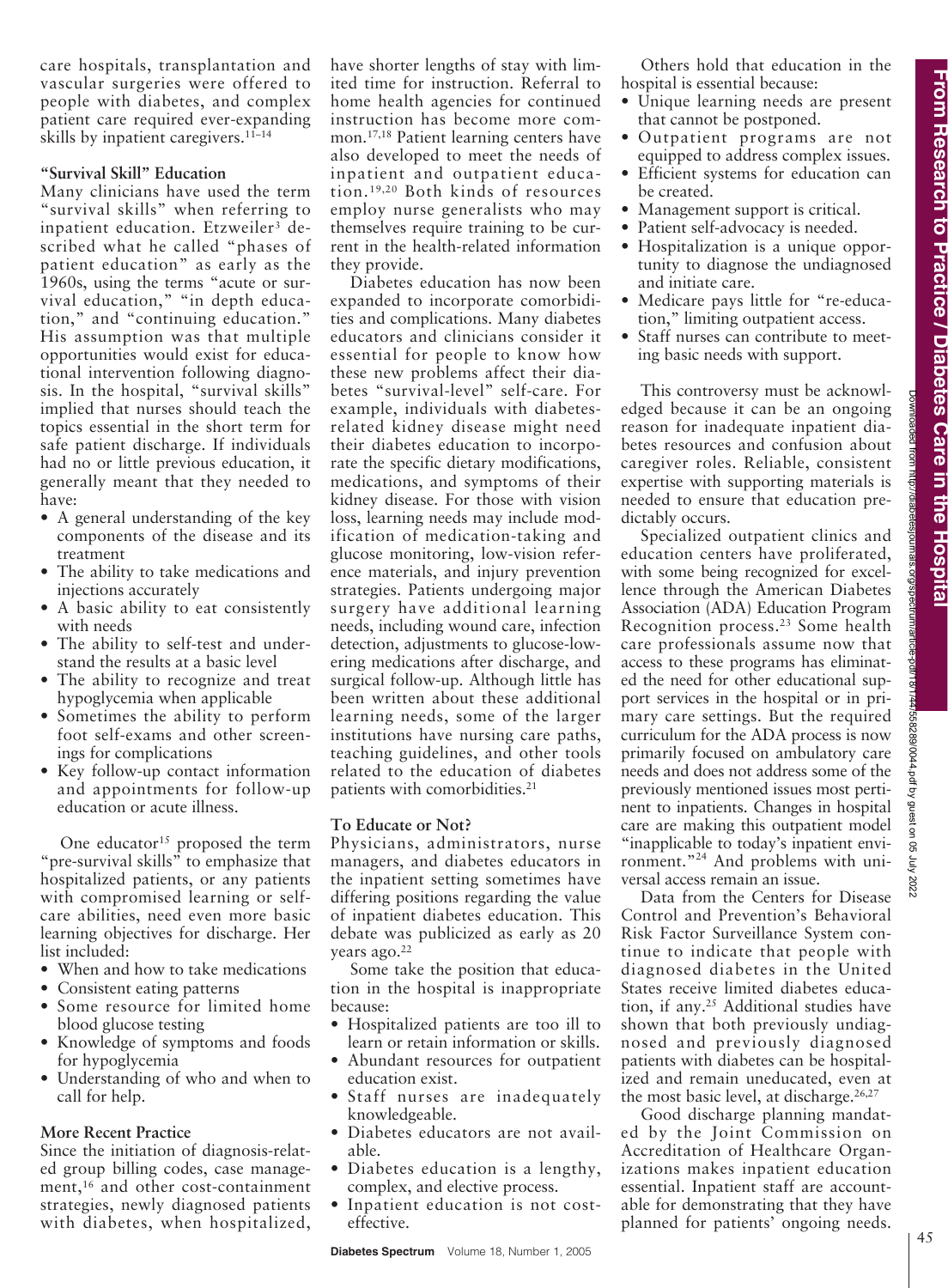For people with diabetes (and those with diagnostic levels of hyperglycemia), the following key questions can be asked and addressed early in the hospital stay:

- Does the patient require outpatient diabetes self-management education (DSME)?
- Can the patient prepare his or her own meals?
- Can the patient perform self-monitoring of blood glucose at the prescribed frequency?
- Can the patient take his or her diabetes medications or insulin accurately?
- Is there a family member who can assist with tasks that the patient cannot perform?
- Is a visiting nurse needed to facilitate transition to the home?<sup>10</sup>

Many nurses combine discharge planning and patient education. One model that formalized this function for people with diabetes demonstrated decreased lengths of stay, costs, and readmissions.24

## **Recent Recommendations**

## *Inpatient education*

The authors of a recent ADA technical review on diabetes care in the hospital $10$  proposed teaching-related assessment and goals for inpatient DSME. They suggested that patient assessment should include:

- Knowledge, psychomotor skills, and affective domains
- Current level of self-care
- Preferred learning styles
- Psychological status
- Stress factors that impair learning
- Social/cultural/religious beliefs
- Abilities, age, mobility, visual acuity, hearing loss, and dexterity
- Readiness to learn
- Literacy skills.

Their suggestions for goals for inpatient DSME were:

- Assess current knowledge and practices of diabetes self-management and how they impact the patients' health status and reason for hospitalization.
- Initiate diabetes education for patients newly diagnosed with diabetes.
- Provide information on basic selfmanagement skills to help ensure safe post-discharge care.
- Use a team approach with other health professionals (e.g., physi-

cians, nurses, dietitians, case managers, and social workers) to coordinate care in the hospital and postdischarge.

• Provide information on community resources and diabetes education programs for continuing education.

The diabetes educator should serve as a resource for nursing staff and other health care providers.

These proposed educational elements are essentially part of the curriculum of the ADA Education Program Recognition process, and they match the American Association of Diabetes Educators (AADE) National Diabetes Education Outcome System's self-care behavior domains.28 It is interesting that the new recommendations are still so similar to the old "curriculum" recommended by Etzweiler and his contemporaries 30 years ago. However, self-care skill recommendations have been improved over the years, with a focus on time limits and crucial knowledge.

#### *Inpatient self-management*

Patient self-management and patient education are intertwined. A 1988 study of self-management<sup>29</sup> showed that the majority of patients generally wish to retain self-care responsibilities in the hospital and are confident of their abilities to do so. Studies are still needed on the actual competencies of inpatients with diabetes to carry out self-management in the hospital.

The recent ADA technical review<sup>10</sup> also speaks to inpatient self-management of diabetes. To implement the recommendations proposed therein, patients would have to be well informed before admission and not in need of basic education. The technical review's recommended components for safe inpatient self-management include:

- Simultaneous performance of laboratory-measured capillary or venous blood test and patient-performed capillary blood glucose test, with results showing that the capillary blood glucose test is within  $\pm$  15% of the laboratory test.
- Demonstration that the patient can accurately self-administer insulin
- Confirmation that the patient is alert and able to make appropriate decisions about insulin doses
- Recording in the medical record of all insulin administered by both the patient and nurses

• Physician-written order that the patient may perform insulin selfmanagement while hospitalized.<sup>10</sup>

## **Unclear Hospital Staff Responsibilities**

It is paradoxical that although we now have a better understanding of effective diabetes management and education strategies, there remains unclear articulation of exactly which responsible acute caregivers are to meet these educational needs of patients in the hospital. Authors writing on inpatient diabetes care tend to make assumptions based on their particular institutional structures or regions of the country.10,30 Yet management philosophies differ greatly regarding which inpatient education resources are essential to deliver and who should do the educating.

Diabetes nursing and diaberes dietetics positions may not existen some institutions. More attention must be given to the question of whether nursing and dietetics expertise is even available for inpatie $\frac{3}{2}$ ts with learning needs, given current nursing workforce shortages, turnower rates, and increases in hospital  $n\ddot{q}n$ professional staff.

Generalist staff nurses have traditionally shied from assuming such education roles, perhaps because they know that there are certified diabertes educators in the community who have expertise in the specialty, and they  $\ddot{\mathbb{R}}$ el inadequately prepared to handle such responsibilities themselves. Staff nurse knowledge deficiencies related to diabetes patient education continue to be reported. $31-35$  At a 2004 Minnes  $\ddot{\tilde{g}}$ ta meeting focused on inpatient diabetes care, attendees identified staff nurse involvement in diabetes care and education as the single most serious issue. In roundtable discussions, participants described lack of financing, lack of administrative support, inadequate staffing, hard-to-access references, and attitudinal barriers (A.T.N., unpublished observations). gegarding which inputsoppines unter greating which inpatient education<br>regarding which inpatient educations<br>resources are essential to deliver and<br>download on the clucations. More attentigion<br>differences positions may not

At a minimum, inpatient nurses should receive procedural and institution-specific diabetes care educational updates supported by their institutions.36 Dozens of tools and methods have been developed for keeping staff nurses informed. However, it seems we might consider the lessons from our diabetes patient education experience. It has not been sufficient to ensure that patients (or nurses) are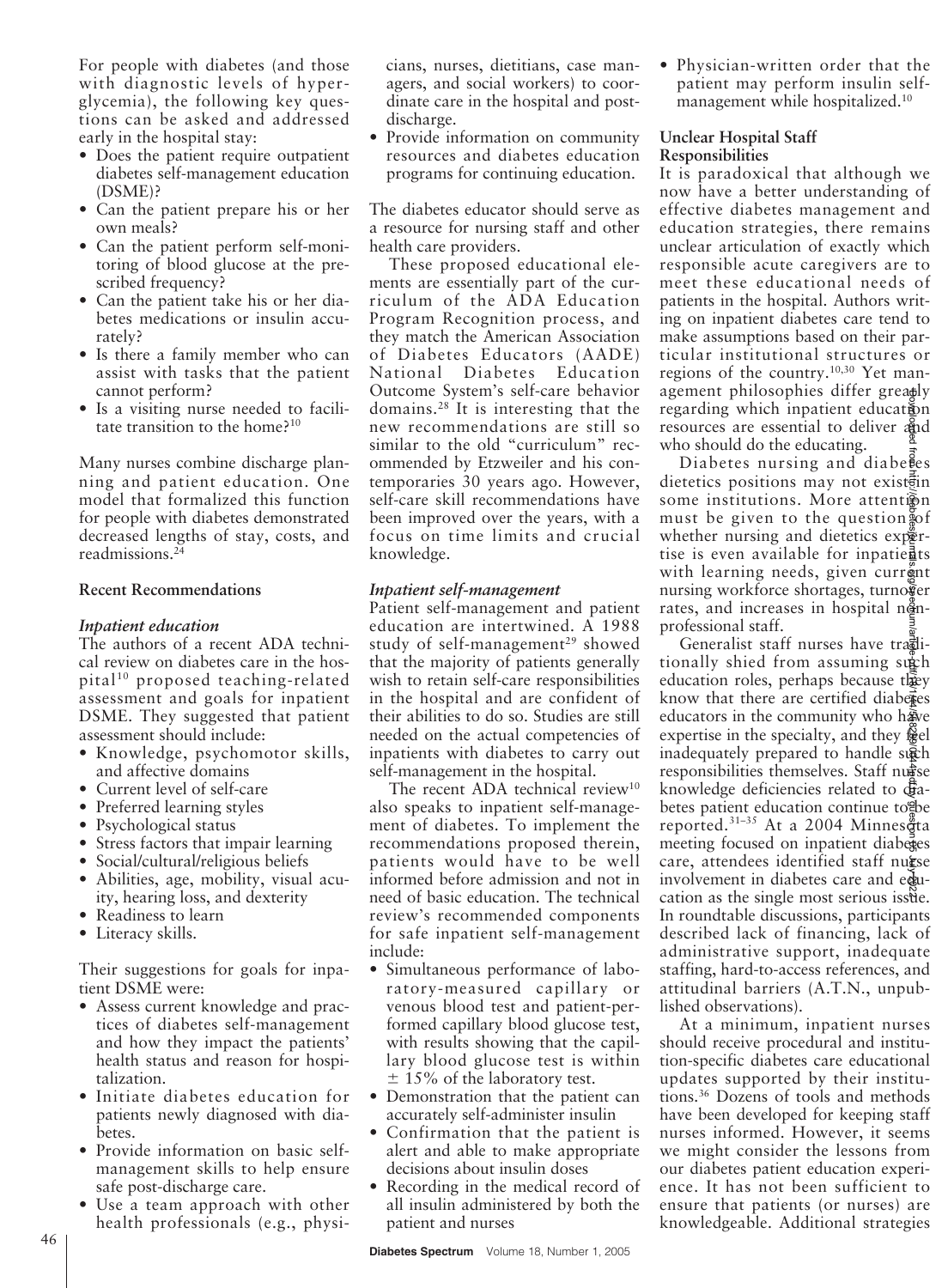Downloaded from http://diabetesjournals.org/spectrum/article-pdf/18/1/44/558289/0044.pdf by guest on 05 July 2022

558289/0044.pdf by guest on 05

are needed if behavior change is expected. Hospital care systems need revamping to deliver better diabetes care.<sup>10,27,37</sup>

Abbate37 asked the question: "Why hasn't the competency of . . . professionals translated into excellent clinical care?" He suggested that there is a lack of system capability to support providers in doing what they know they should do, and he reminded us that "every system is perfectly designed to produce its current results." Expertise must be available or borrowed to establish quality care guidelines and resources.

Nurse managers and prescribers must explicitly support the patientteaching role of the inpatient nurses upon their employment, by providing the resources they need and rewarding their efforts.8 Continuing education for nurses during new employee orientation and periodically thereafter can include information applicable to ambulatory care, as well. This will allow hospital nurses to convey accurate information to patients regarding their care after discharge. Continuing education offerings afford an opportunity to address the additional barriers for nurses who want to improve outcomes for their patients with diabetes.38

Various types of additional support are also needed to ensure that quality care is ongoing. Medication delivery systems, nutrition services, and other hospital functions must become more technically supportive to nurses at the bedside to allow efficient use of their time. Today, most hospitals use a combination of inpatient and outpatient educational services, especially if there is a formal outpatient educational system in place locally. Some home health agencies recognizing discharge trends have developed ADA nationally recognized educational programs to fill this need.

#### **Inpatient Diabetes Teams**

Patients with diabetes comorbidities and complications should have access to teams of multidisciplinary experts in diabetes.39,40 In the real world, however, teams are rare. An individual nurse or outpatient nurse is often the only resource, and the contribution of the inpatient diabetes nurse to patient management and quality assurance has not been universally appreciated.<sup>24,41</sup>

A good system of care, including education, can be maintained through multidisciplinary cooperation, inpatient diabetes resources, and common goals.30 Tools and supporting education can be and have been the responsibility of dedicated inpatient diabetes nurse and dietitian specialists. Care pathways, standardized assessment tools, and readily available teaching materials can solve many problems.<sup>42,43</sup>

#### **Refining the Practice of DSME**

In recent years, both the ADA and the AADE have scrutinized the literature, promulgated better research, and modified their recommendations regarding the components of general diabetes education. There has been an important shift from helping patients acquire knowledge for its own sake to providing them with the knowledge, skills, and beliefs needed to achieve self-care behaviors that are thought to result in positive outcomes, both clinical and psychosocial. As a result, educational goals are becoming more specific and are expanding to include more counseling activities that facilitate implementation of, or at least informed choices about, self-care recommendations.

Prediabetes and the metabolic syndrome may manifest with stress during a hospitalization. This situation presents an additional opportunity to intervene with nutrition, physical activity, and preventive self-care education and behavior-change counseling. But this opportunity may tax an already weak system for delivery of quality inpatient education.

#### **Summary**

Hospital nurses today need their own sources of support to effectively do their work. The inpatient environment is stressful and can be hazardous to professionals within it. National initiatives are underway to improve the hospital work environment; we are beginning to acknowledge that we need to take better care of our inpatient caregivers.

An Institute of Medicine report on this issue linked the safety of patients to the safety of nurses. Long hours, fatigue, poor processes for instituting changes within the setting, a breakdown in trust between nurses and administrators, and perpetual costcutting efforts have created a work environment with "serious threats to patient safety."<sup>44,45</sup> Efforts to blame nurses, increase expectations of them, or "re-educate" them are likely to fail without concurrent efforts to make their work lives better.

Each hospital is a world of its own, in which the culture and philosophy reflect the region, the training of the staff, community influences, and local medical and nursing practice norms. In large hospitals, it is not unusual for diabetes nurse educators to feel isolated and impossibly busy. They have little time for networking, keeping current with the literature, or carrying out research. Members of the greater community often are unaware of the workings of hospital care because they rarely come into contact with the hospital setting.

Advocacy for better inpatient care for people with diabetes is in its infancy. Fortunately, medical and surgical subspecialties, such as dialysis, cardiovascular surgery, and wound healing centers, have become better informed and highly concerned with the impact of poor patient self-care, education, and hyperglycemia on the clinical outcomes they address.46–48 Concerns about medication errors have once again focused attention on the needs of inpatients with diabetes and the absence of diabetes expertise in the hospital setting. Wide gaps have been reported between target parameters of diabetes control and the status quo.<sup>49</sup>

Fortunately, some inpatient diabetes education programs are comprehensive and have sought ADA recognition. These centers exemplify a major commitment to the concept that inpatient education is a viable and important aspect of care in their facilities. Some have demonstrated improved clinical and economic outcomes, as well. We may be able to look to these "best practices" for guidance as we revise hospital systems to provide better education for inpatients with diabetes. Further studies are needed to address system changes for hospitals that facilitate assessment, specific instruction appropriate for inpatients, discharge planning for people with diabetes, and outcomes of quality improvement activities. Models must be developed for varied settings and levels of sophistication of services.

# **References**

1 Funnell MM, Donnelly MB, Anderson RM, Johnson PD, Oh MS: Perceived effectiveness, cost, and availability of patient education methods and materials. *Diabetes Educ* 18:139–145, 1992

2 Hurxhal K: Quick! Teach this patient about insulin. *Am J Nurs* August.88:1097–1100, 1988